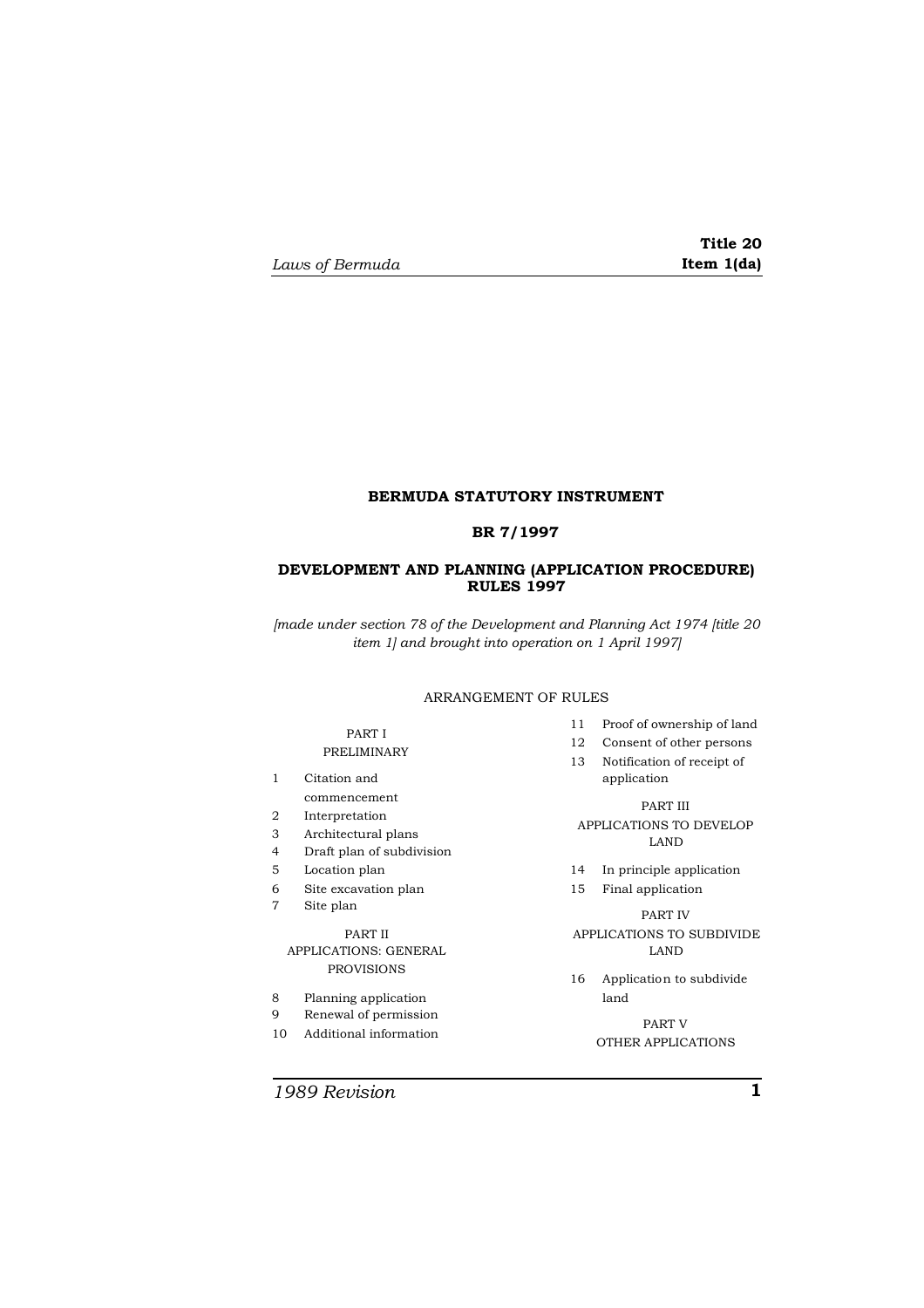17 Application for carrying out foreshore work PART VI OBJECTIONS AND REPRESENTATIONS 18 Method of making an objection 19 Comments of Government Departments, etc 20 Timetable for objections 21 Advice of Advisory Architectural Panel 22 Inspection of records 24 Guidelines for hearings 25 Notice for hearings 26 Hearing to be in camera 27 Parties at hearings hearing PART IX

PART VII MEETINGS AND HEARINGS

- 23 Notice of Board meetings
- 
- 
- 

## PART VIII MINUTES AND NOTIFICATION

- 28 New issues after the
- 29 Board's records
- 30 Notification of decision

## REVOCATION

31 Revocation of 1970 Regulations

## **PART I PRELIMINARY**

#### **Citation and commencement**

These Rules may be cited as the Development and Planning (Application Procedure) Rules 1997 and shall come into effect on 1st April 1997.

#### **Interpretation**

2 In these Rules, unless the context otherwise requires—

"the Act" means the Development and Planning Act 1974;

- "applicant" means a person applying for planning permission and "application" shall be construed accordingly;
- "architectural plan" means plans, elevations and sections drawn in accordance with, and showing the matters specified in, rule 3;
- "the Board" means the Development Applications Board established under section 3 of the Act;

"the Department" means the Department of Planning;

"the Director" means the Director of Planning;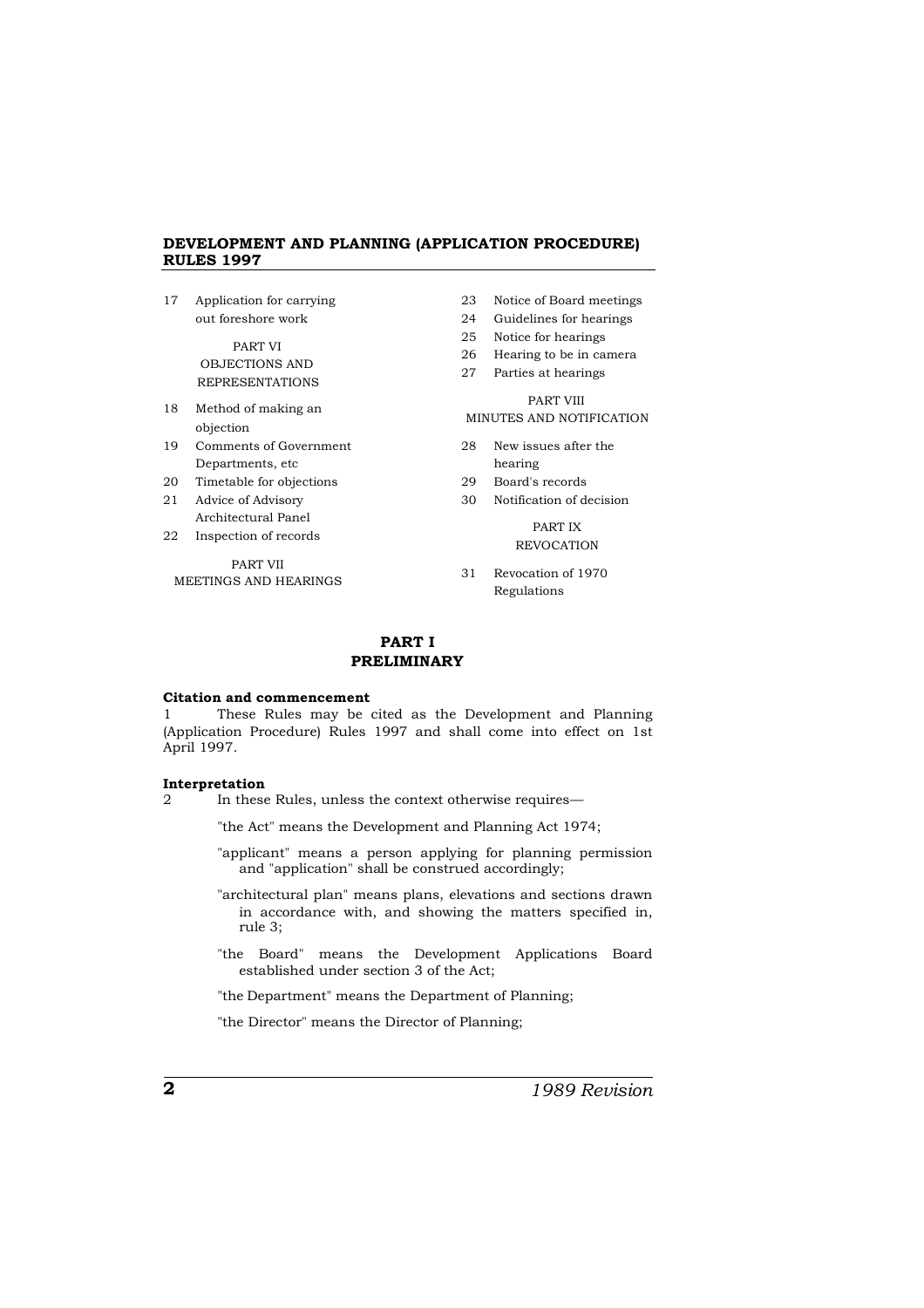| Laws of Bermuda | Item $1(da)$ |
|-----------------|--------------|
|-----------------|--------------|

|            | Title 20 |
|------------|----------|
| Item 1(da) |          |

- "draft plan of subdivision" means a plan drawn in accordance with, and showing the matters specified in, rule 4;
- "location plan" means a plan drawn in accordance with rule 5;
- "planning permission" has the meaning assigned to it by section 1 of the Act;
- "planning permission in principle" has the meaning assigned to it by section 23(8) of the Act;
- "prescribed fee" means the appropriate fee, if any, prescribed under the Government Fees Act 1965;
- "private road" means a road that is not a public highway and includes an estate road;
- "public road" means a public highway;
- "site excavation plan" means a plan drawn in accordance with, and showing the matters specified in, rule 6;
- "site excavation work" includes—
	- (a) any excavation upon any land, whether by the use of excavation equipment or otherwise, preparatory to the commencement of any building or engineering operations; and
	- (b) any quarrying operations;
- "site plan" means a plan drawn in accordance with, and showing the matters specified in, rule 7.

#### **Architectural plans**

- 3 (1) An architectural plan shall show—
	- (a) the roof, foundation and each floor of the building with extensions clearly marked;
	- (b) elevations of all sides, in the case of a proposed new building and, in any other case, elevations of all sides of any building which will be affected by the proposed development;
	- (c) two cross-sections of the building and its relationship to the site, taken at right angles, showing the levels of all ground floors and of the existing and proposed finished grades of the site in relation to all adjoining public or private roads and lot lines; and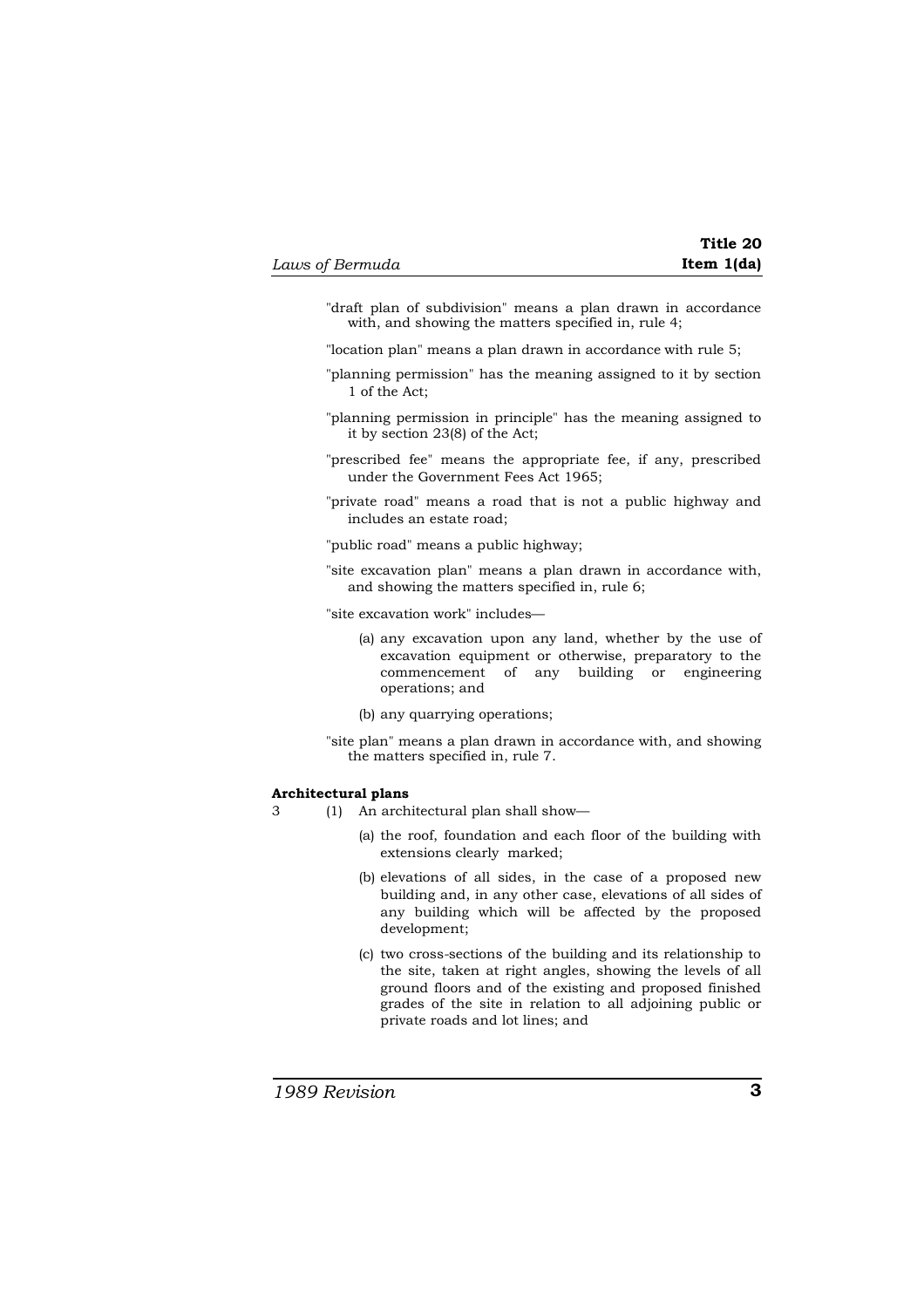(d) the materials proposed to be used in the development, and, where appropriate, their colour.

(2) An architectural plan shall be drawn to a scale of not less than 1:100 except where, after consultation with the Director, a scale of not less than 1:200 may be used.

### **Draft plan of subdivision**

4 A draft plan of subdivision shall be drawn to a scale of not less than 1:500 and shall show—

- (a) the boundaries of the application site edged in red, dimensions, area or areas, development plan zonings and surveyed contours (at one metre intervals) of the existing lot or lots of land to be subdivided;
- (b) the approximate area or areas and boundaries to be created by the subdivision;
- (c) the widths, location, and grades of the road or roads intended to provide access to the subdivision;
- (d) the location, area or areas and boundaries of any land to be dedicated for community purposes;
- (e) the location and dimensions of any rights or easements which exist over the parcel or parcels to be subdivided;
- (f) the location of all existing structures (including walls, fences, water tanks, wells and any cess pits known to exist) and existing uses on or under the land to be subdivided; and
- (g) the location of any sewers, pipelines, cables or other apparatus known to exist, including those of statutory undertakers.

## **Location plan**

5 A location plan shall be drawn to a scale of 1:2500 and shall show—

- (a) the location of the land proposed to be developed or subdivided shown edged in red, and any adjoining properties, owned by the person who owns the land proposed to be developed, or subdivided, shown edged in blue;
- (b) the location of all buildings on the adjoining properties as shown on the most recent Ordnance Survey map; and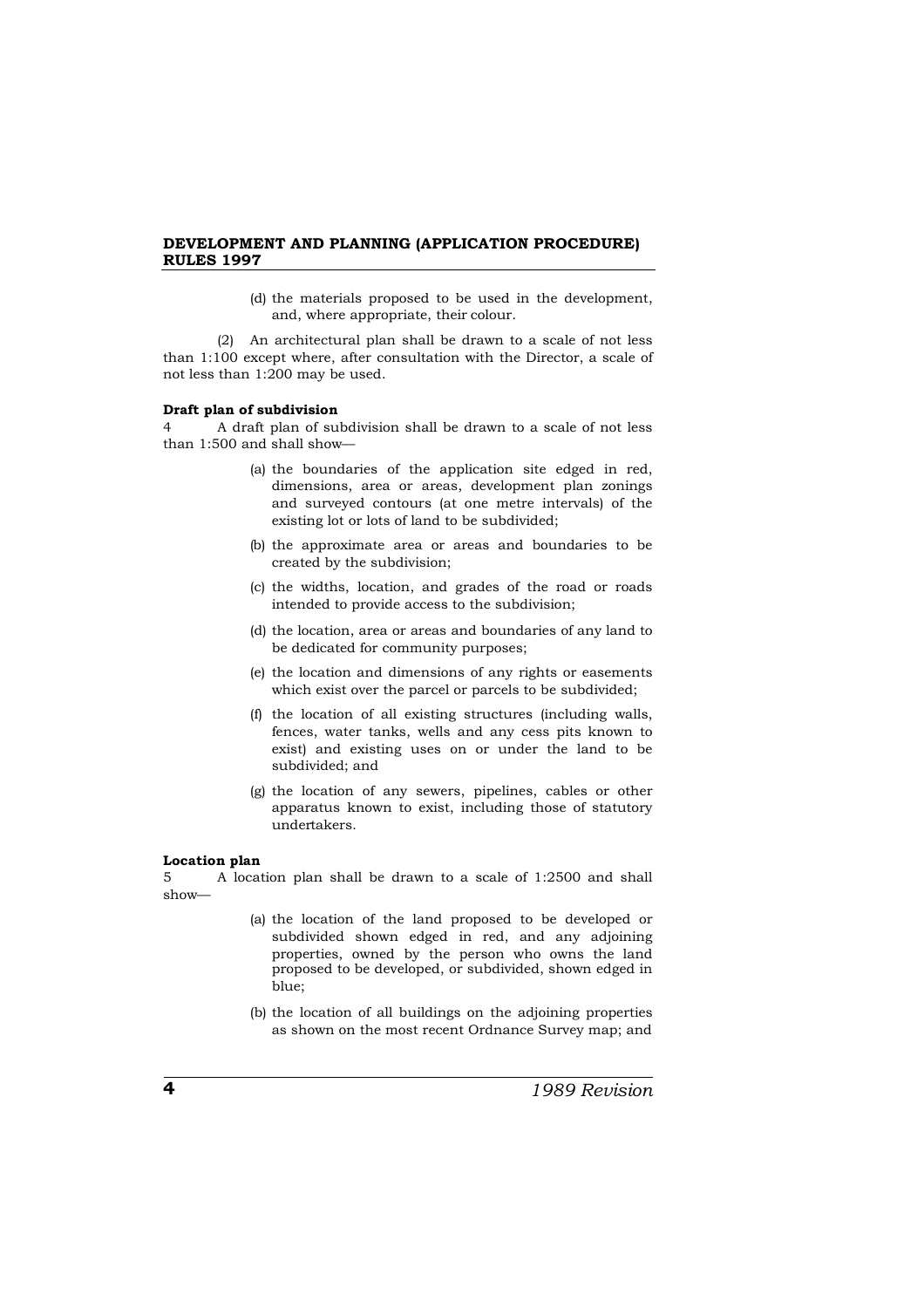| Laws of Bermuda |  |
|-----------------|--|
|-----------------|--|

- **Title 20** *Laws of Bermuda* **Item 1(da)**
- (c) the location, and the means of access from the land proposed to be developed or subdivided to the public road or roads coloured yellow.

#### **Site excavation plan**

6 A site excavation plan shall be drawn to a scale of not less than 1:500 and shall show—

- (a) the boundaries and area of the site, edged in red;
- (b) the location of all existing and proposed buildings, plant and machinery;
- (c) the existing and proposed uses of any buildings;
- (d) the surveyed contours (at one metre intervals) both as at the date of application and as they are proposed upon cessation of any site excavation work;
- (e) sufficient sections through the site to a scale not less than 1:250 to show—
	- (i) the present grade line and elevation;
	- (ii) the maximum depth of any site excavation work, vertical rock faces and steps; and
	- (iii) the proposed grade line and elevation; and
- (f) the location, width and grade of all existing and proposed means of vehicular access to the site.

#### **Site plan**

- 7 (1) A site plan or plans shall show—
	- (a) the boundaries of the application site edged in red, together with its dimensions;
	- (b) the location and use of all existing and proposed buildings or structures within the site (including any proposed additions), and the location and use of all existing buildings or structures on adjacent land which lie within 4.5 metres of any part of the application site;
	- (c) the area of the application site;
	- (d) the surveyed contours of the site at one metre intervals;
	- (e) existing and proposed lines and levels of the rain or storm water surface runoff and sewage system;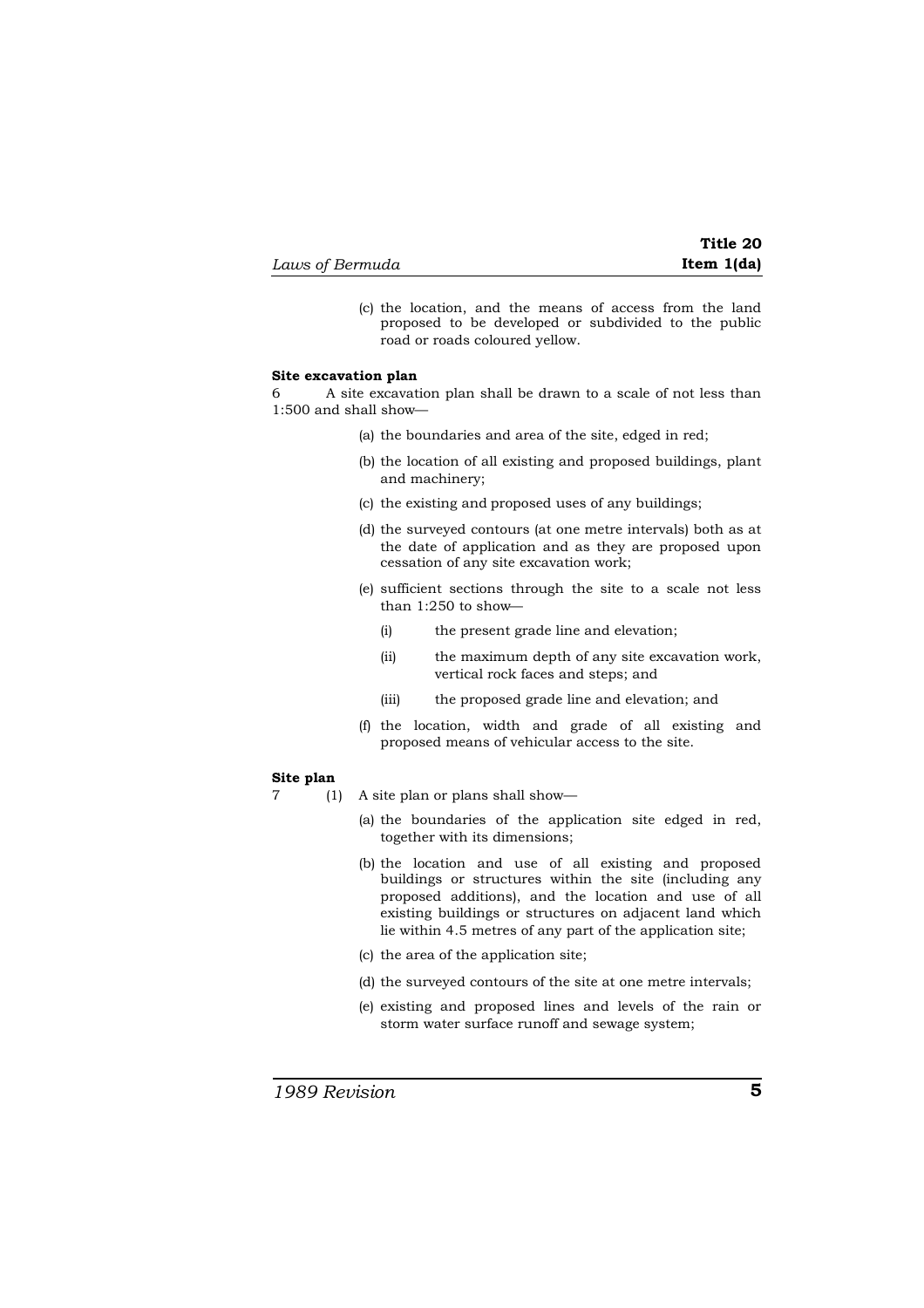- (f) the location of any cess pits, water tanks and wells known to exist and the proposed location of any such structures;
- (g) the location and layout of existing and proposed parking areas;
- (h) proposed landscaping of the site, including all existing trees and shrubs to be removed or retained, and trees and shrubs to be planted;
- (i) the location, width and grade of vehicular access to the site and grade and radii of any road junction (the bellmouth);
- (j) the location and dimensions of any rights or easements which exist over the application site;
- (k) if a proposed change of use is involved, the part of the land or building subject to the change of use and the existing and proposed uses; and
- (l) if any regrading of the application site is involved, the extent of the area to be excavated or filled and the depth to which it will be excavated or filled.
- (2) A site plan shall be drawn to a scale not less than—
	- (a) 1:250 for application sites not exceeding 0.20 hectares in area; or
	- (b) 1:500 in all other cases.

(3) Where the site plan relates to an application to develop undeveloped land, the site plan shall show the boundaries and dimensions of the application site confirmed by land survey and supported by calculations if so required by the Board.

## **PART II**

## **APPLICATIONS: GENERAL PROVISIONS**

## **Planning application**

8 (1) Subject to rules 14 to 16, an application for planning permission shall be made on such form as the Minister may from time to time determine which shall be completed in full and shall be accompanied by such plans, maps and drawings of such quality and legibility as the Board considers appropriate.

(2) In addition to anything required by these Rules to be provided with respect to an application, an applicant may submit such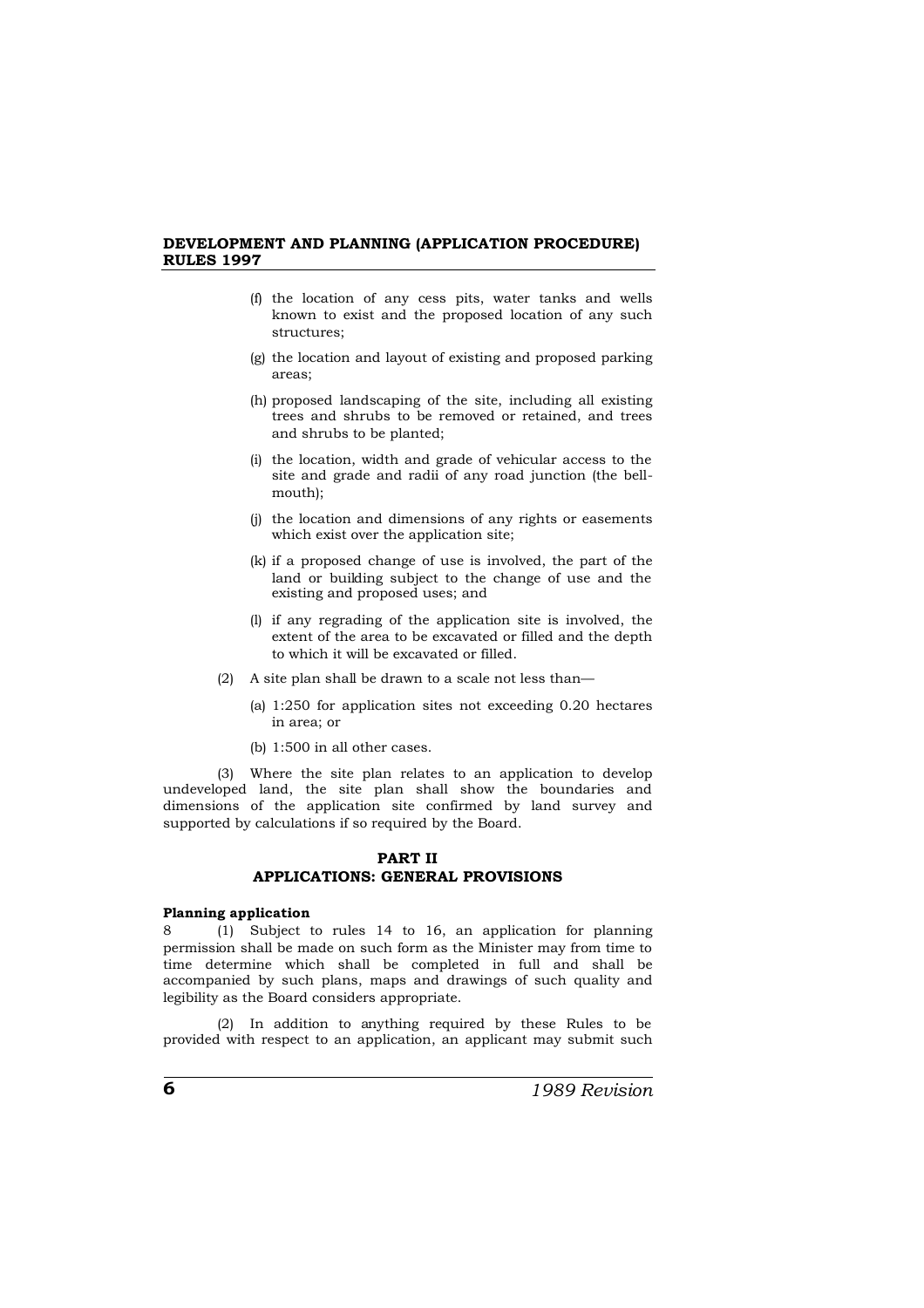| Laws of Bermuda | Item 1(da) |
|-----------------|------------|

other photographs, drawings, maps, plans, models or written representations as the applicant considers necessary to apprise the Board of the merits of the application; and any such supplementary documentation shall be regarded as forming part of the application unless expressly excluded, in writing, by the applicant.

(3) Subject to paragraph (4), where an application for planning permission does not comply with the requirements of these Rules, the Board may refuse to consider the application, and if it does shall so inform the applicant in writing.

(4) Nothing in paragraph (3) shall prohibit the Board from considering an application that does not comply with the requirements of these Rules.

## **Renewal of permission**

9 (1) Notwithstanding rule 8, the Board may consider an application for renewal of planning permission made in writing and giving sufficient information to enable the Board to identify the previous grant of planning permission and any condition in question.

(2) Paragraph 1 applies only in relation to renewal of a planning permission—

- (a) previously granted for development which has not yet begun, and
- (b) in relation to which a time limit imposed under section 23 of the Act has not expired but has less than three months to run before it expires.

## **Additional information**

10 The Board may, in addition to the information referred to in these Rules, require an applicant to provide further specified drawings, plans or other information, including a model, architectural renderings and such information relating to the environmental effects of the proposed development as it considers appropriate, to enable it to determine an application.

## **Proof of ownership of land**

11 If so required by the Board, an applicant who claims to be the owner of the land in respect of which the application is made shall adduce evidence of title sufficient to establish his ownership to the satisfaction of the Board.

**Title 20**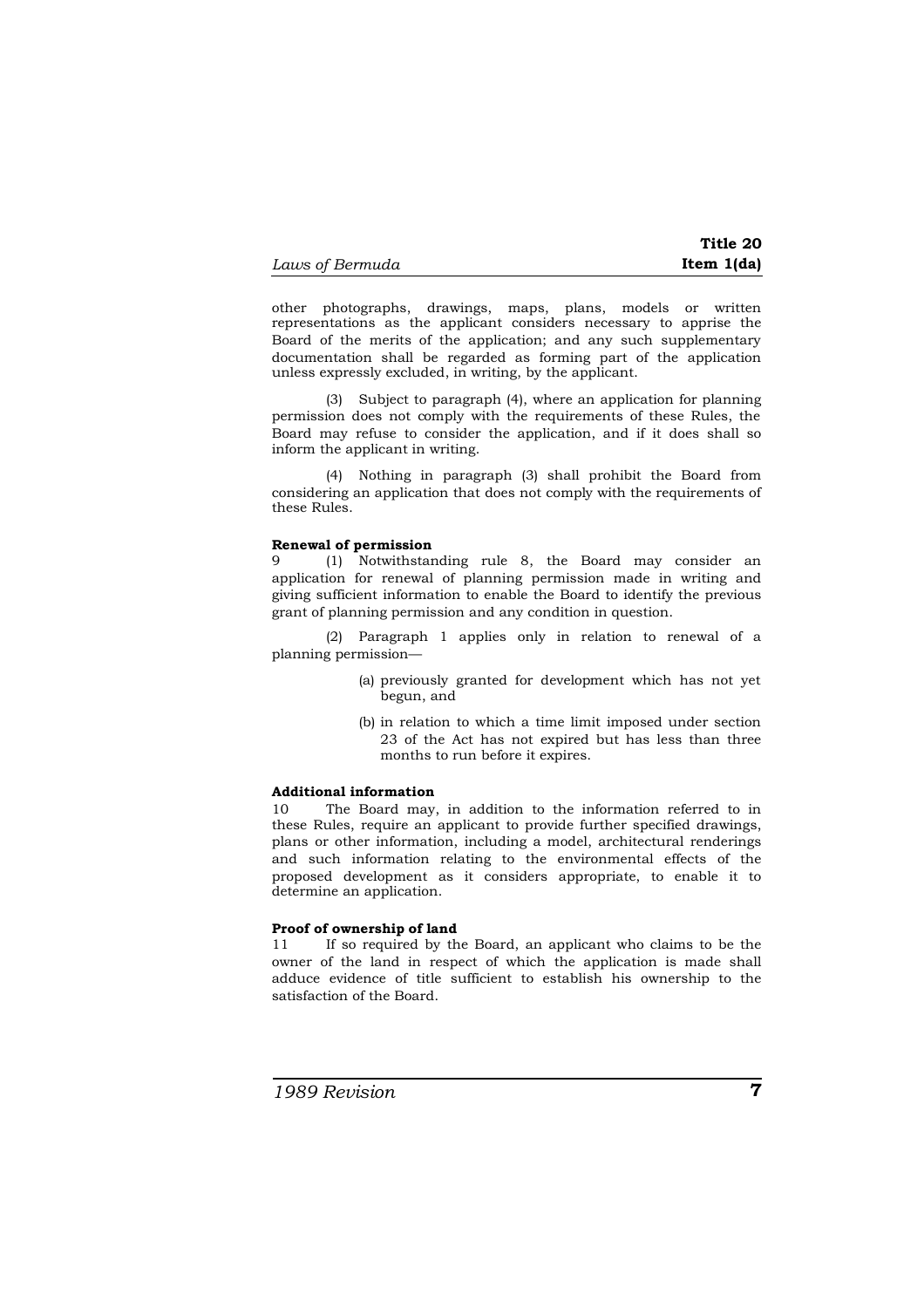#### **Consent of other persons**

12 Where for any reason the consent of any other person to an application is sought by the applicant that consent shall be in writing in such form as the Board may from time to time determine.

## **Notification of receipt of application**<br>13 (1) The Board may, with the a

13 (1) The Board may, with the approval of the Minister, establish guidelines as to the cases and circumstances in which the receipt of an application for planning permission will require public notification.

(2) Where in accordance with such guidelines the receipt of an application requires public notification

- (a) the Director shall, by notice published in the Gazette, give notification of such receipt; and
- (b) the Board may require the applicant to display a notice or notices on the site in question in accordance with such directions as the Board may give.

## **PART III APPLICATIONS TO DEVELOP LAND**

#### **In principle application**

14 An application for planning permission in principle for the development of land shall consist of—

- (a) the application form completed in duplicate;
- (b) four copies of the location plan;
- (c) four copies of the site plan, two copies of which shall be appropriately coloured so as to identify all proposed development;
- (d) if site excavation work is to be involved, four copies of the site excavation plan, unless the site plan incorporates all of the required features of the site excavation plan;
- (e) evidence of payment of the prescribed fee; and
- (f) a certificate of the kind referred to in section 16(2) of the Act, if required.

#### **Final application**

15 An application for final planning permission for the development of land shall consist of—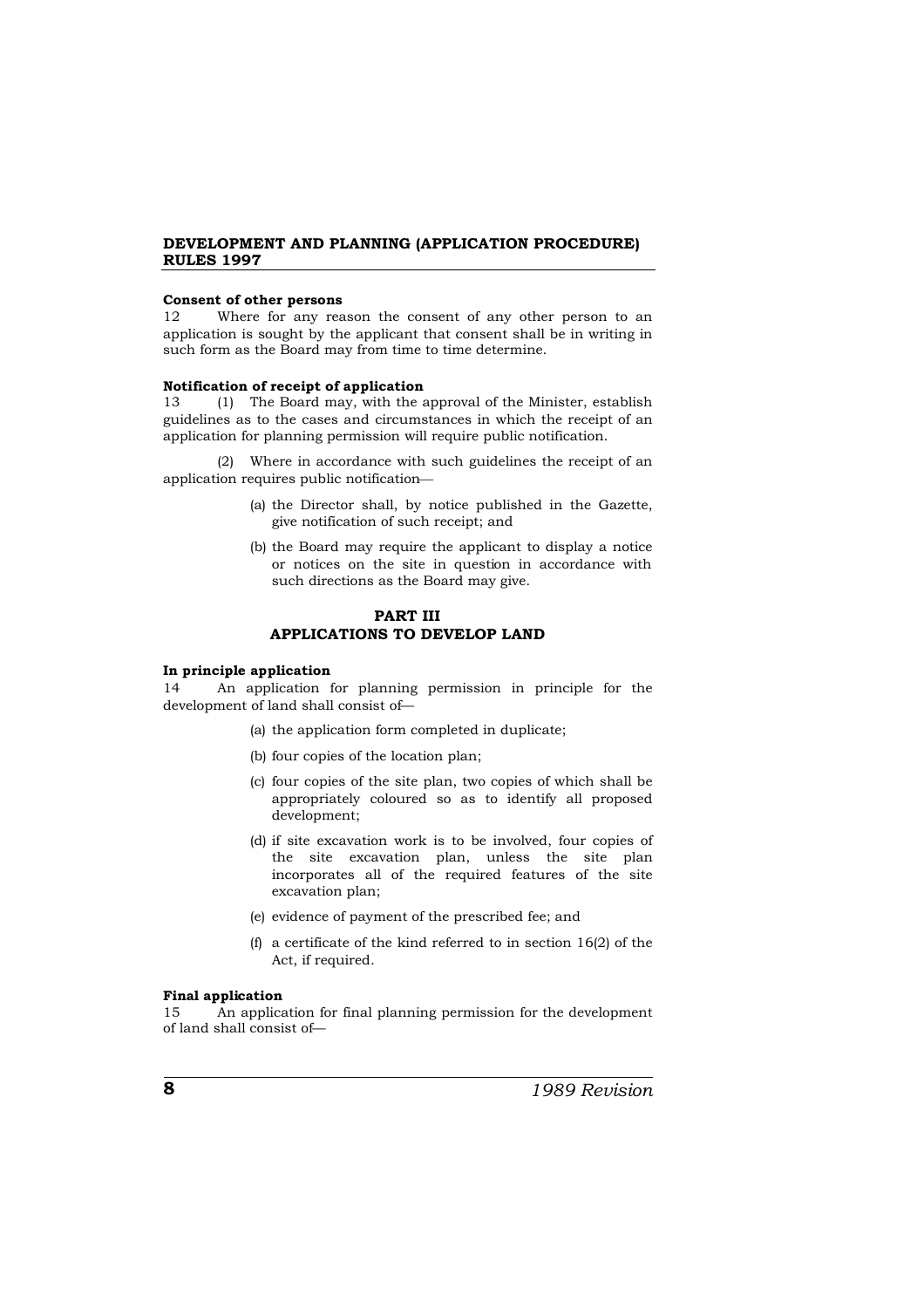| Laws of Bermuda |  |  |  |
|-----------------|--|--|--|
|-----------------|--|--|--|

**Title 20** *Laws of Bermuda* **Item 1(da)**

- (a) the application form completed in triplicate;
- (b) four copies of the location plan;
- (c) four copies of the site plan, two copies of which shall be appropriately coloured so as to identify all proposed development;
- (d) any information or material required pursuant to conditions attached by the Board to any approval for planning permission in principle;
- (e) four copies of the architectural plans, two copies of which shall be appropriately coloured so as to identify all proposed development;
- (f) evidence of payment of the prescribed fee; and
- (g) a certificate of the kind referred to in section 16(2) of the Act, if required.

## **PART IV APPLICATIONS TO SUBDIVIDE LAND**

#### **Application to subdivide land**

16 (1) Subject to paragraph (4), an application for planning permission for the subdivision of land shall consist of—

- (a) the application form completed in duplicate;
- (b) four copies of the location plan;
- (c) four copies of the draft plan of subdivision indicating the matters specified in section 35C(2)(a) of the Act;
- (d) evidence of payment of the prescribed fee; and
- (e) a certificate of the kind referred to in section 16(2) of the Act, if required.

(2) Upon receiving approval of the draft plan of subdivision from the Board, an applicant may apply for the approval of a final plan of subdivision and such an application shall consist of—

- (a) the application form completed in duplicate;
- (b) four copies of the final plan of subdivision;
- (c) evidence of the payment of the prescribed fee; and
- (d) a certificate of the kind referred to in section 16(2) of the Act, if required.

*1989 Revision* **9**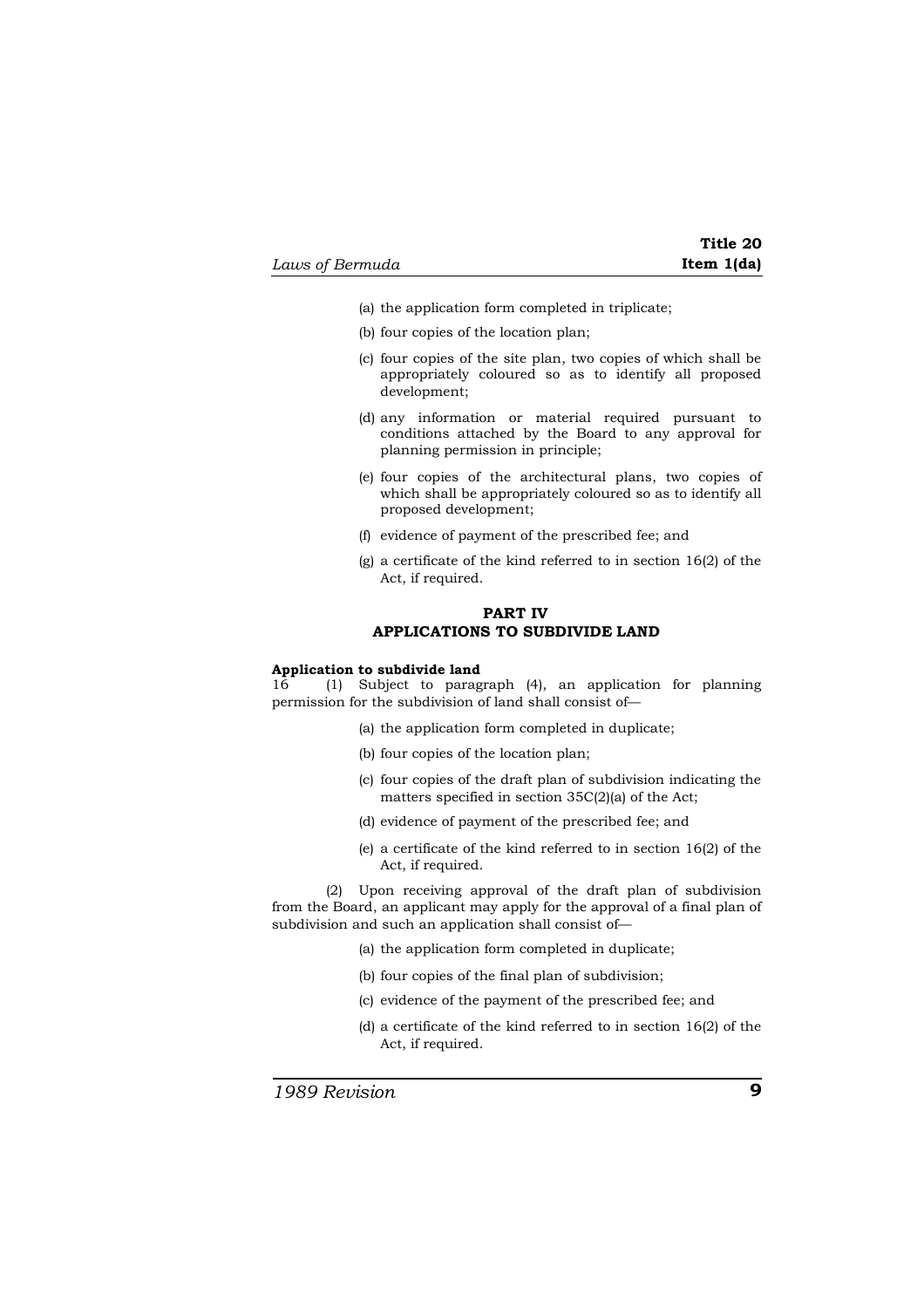(3) In this rule, "final plan of subdivision" means a plan of subdivision which

- (a) is a draft plan of subdivision or has been approved as such a plan but which, notwithstanding the provisions of rule 4(a), need not show the development plan zonings and surveyed contours referred to in that rule;
- (b) has been confirmed by land survey, and is supported by calculations if so required by the Board;
- (c) contains such engineering or other details as the Board may require relating to the construction of any roads.

(4) In such cases as the Board may allow, an application for planning permission for the subdivision of land pursuant to section 35C of the Act may consist of an application for approval of a final plan of subdivision which has not previously been approved as a draft plan.

## **PART V OTHER APPLICATIONS**

#### **Application for carrying out foreshore work**

17 An application for final planning permission for any development in connection with foreshore work, within the meaning of section 1 of the Foreshore Licences Act 1945, shall be accompanied by a copy of the application to the Minister for the grant of a foreshore licence under section 3 of that Act.

#### **PART VI OBJECTIONS AND REPRESENTATIONS**

#### **Method of making an objection**

18 (1) Any person may make an objection to the Board with respect to an application, and any such objection shall be made in writing and shall be received by the Department within 14 days of the date of notification of the receipt of the application appearing in the Gazette.

- (2) An objection shall—
	- (a) identify the application to which the objection relates and the application's reference number;
	- (b) contain the name of the person making the objection and an address in Bermuda at which notices may be served upon him;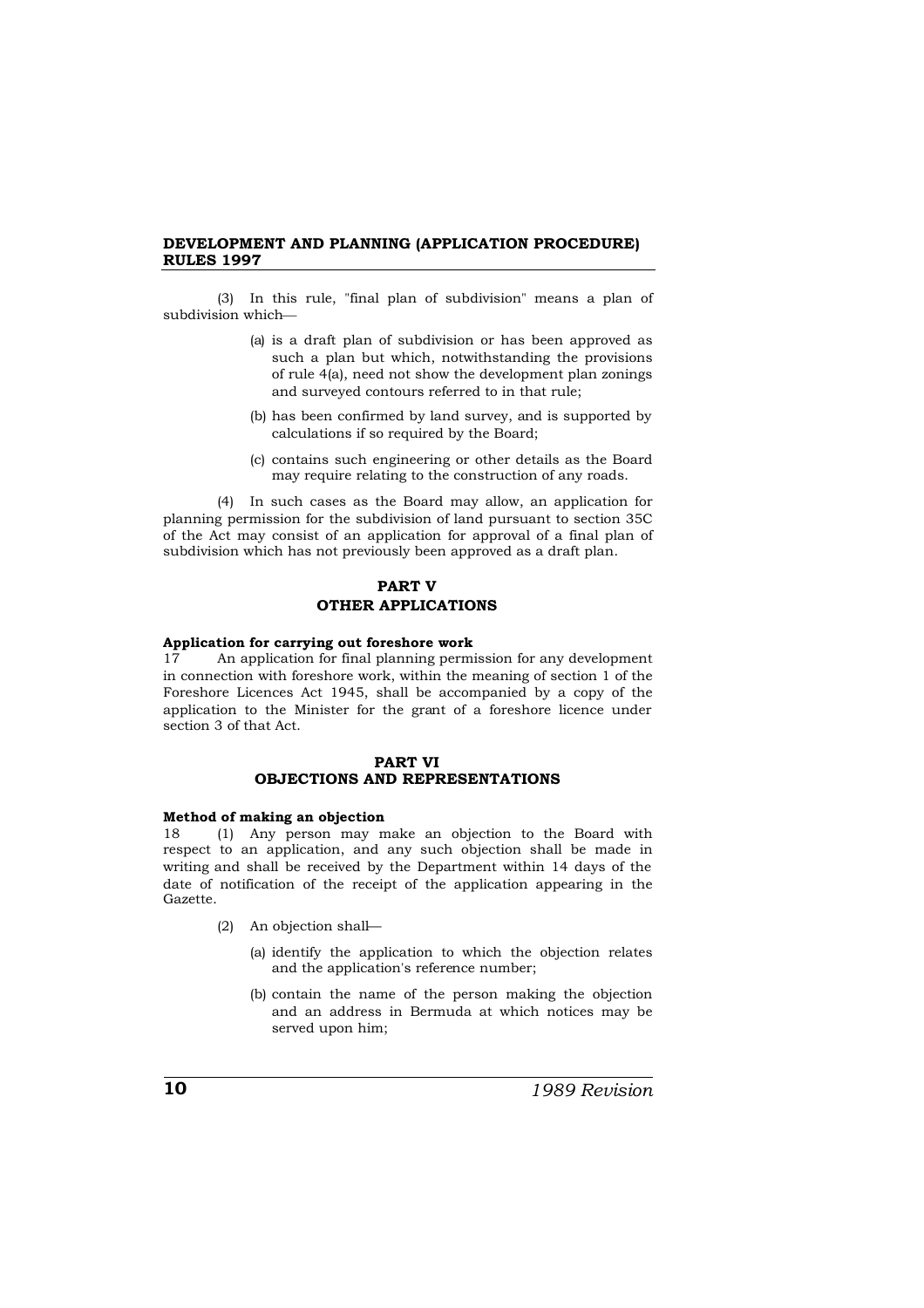| Laws of Bermuda | Item $1(da)$ |
|-----------------|--------------|
|-----------------|--------------|

|            | Title 20 |
|------------|----------|
| Item 1(da) |          |

- (c) where the objection is signed by more than one person, specify one address in Bermuda at which notice may be served upon those making the objection;
- (d) state whether the person signing the objection has an interest in land in the vicinity of the land to which the application relates and, if so, the nature of that interest and the location of that land;
- (e) state the grounds upon which the objection is made; and
- (f) be signed by the person or persons making the objection.

(3) Objections may be made on an objector's behalf by an authorised representative.

(4) The Board may disregard any objection which does not  $\overline{\text{conform}}$  to the requirements of paragraph  $(2)$  and any objection so disregarded shall be deemed not to have been made.

## **Comments of Government Departments, etc** 19 (1) The Board shall afford such Mir

19 (1) The Board shall afford such Ministries and Departments within the Government of Bermuda as it considers may be affected by, or interested in, an application, the opportunity to comment in writing on the application.

(2) The Board may invite such other persons as it thinks fit to make written representations or comments with respect to any application.

#### **Timetable for objections**

20 (1) Where an objection is made to an application under rule 18, a copy of such objection shall be made available to the applicant by the Director not less than 14 days before the date on which the application is to be considered by the Board.

(2) The applicant may make such submissions in writing as he may think fit upon the copy of the objection being made available to him under paragraph (1).

(3) Where the Board is satisfied that the provisions of paragraph (1) have been complied with and that the applicant has had proper opportunity of submitting his case to the Board (whether or not he has, in fact, done so), the Board may deal with the application as it sees fit.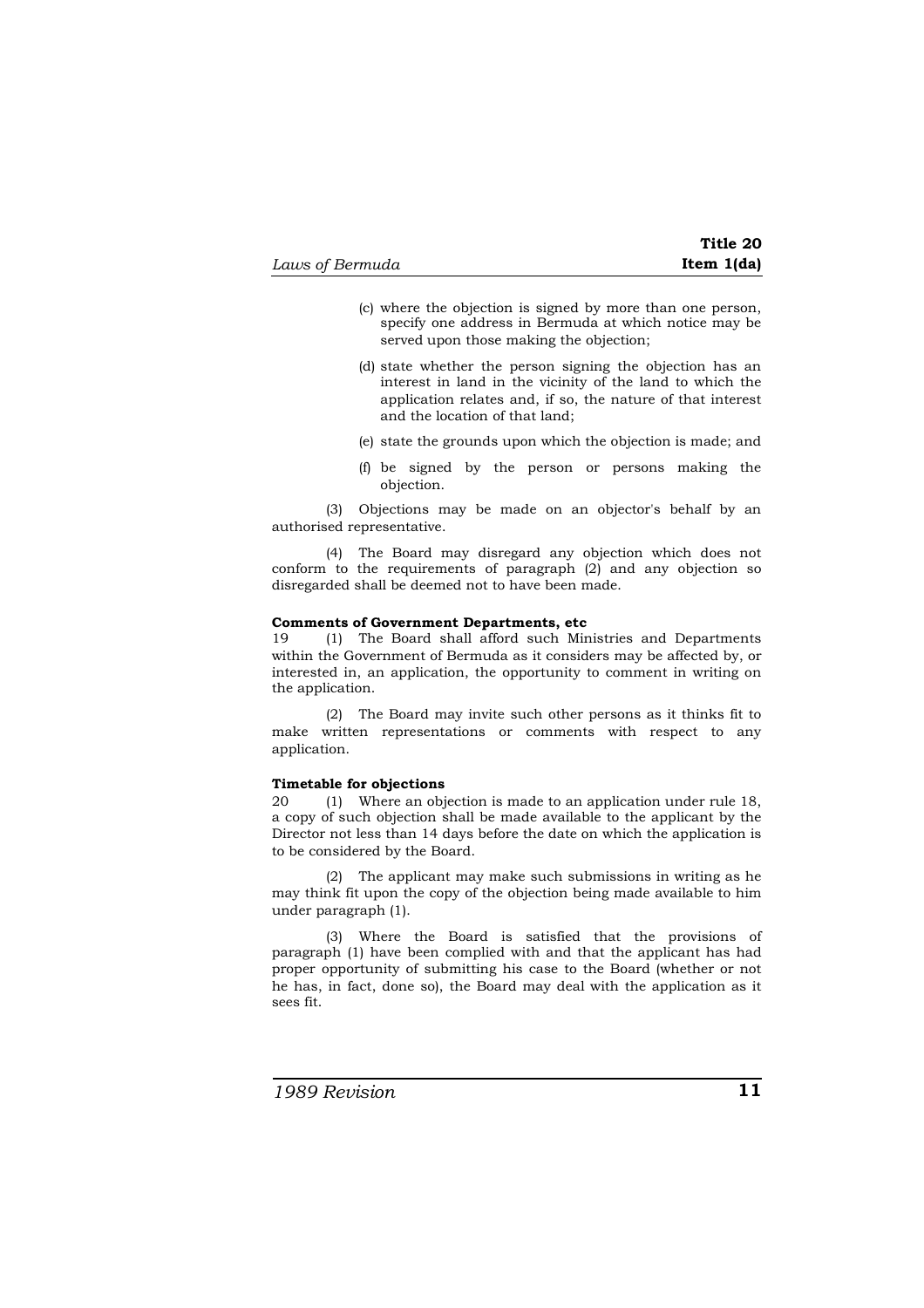(4) With the consent of the applicant, the Board may consider an application where an objection is made available to the applicant less than 14 days prior to its consideration.

#### **Advice of Advisory Architectural Panel**

21 (1) An applicant or an objector may, within 14 days of the notice appearing in the Gazette, request, in writing, the Board to seek the advice of the Advisory Architectural Panel; and the Board, after considering such a request may, in its discretion, seek the advice of the Advisory Architectural Panel or refuse the request.

(2) Where the Board seeks the advice of the Advisory Architectural Panel, the Advisory Architectural Panel shall not be required to take evidence or hear parties to the application but shall consider the application in any way it sees fit and shall advise the Board in writing.

(3) In this rule, the "Advisory Architectural Panel" means the Advisory Architectural Panel established under section 4 of the Act.

#### **Inspection of records**

22 (1) The record of any application made pursuant to these Rules shall, together with any plans or drawings annexed thereto, include the following documents—

- (a) the application;
- (b) where notification of the receipt of an application has been published in the Gazette, a copy of such published notification;
- (c) any objection made to the Board under rule 18;
- (d) any representations or comments made to the Board under rule 19;
- (e) any submission made to the Board under rule 20(2);
- (f) any advice given by the Advisory Architectural Panel under rule 21;
- (g) any recommendation made to the Board in respect of the application, by the Director;
- (h) the minutes of the Board relevant to the application; and
- (i) the notification to the applicant of the Board's decision with respect to the application.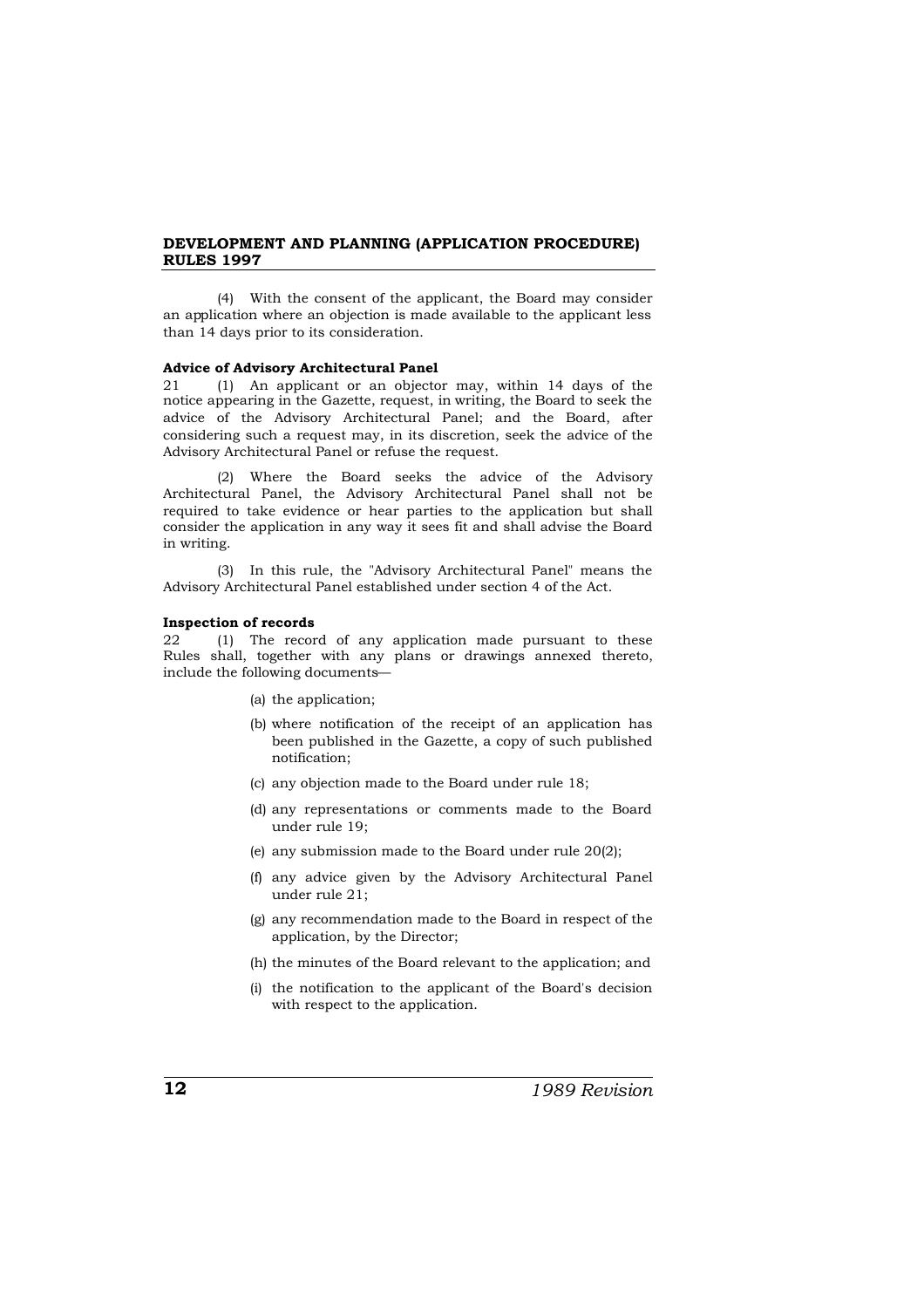**Title 20** *Laws of Bermuda* **Item 1(da)**

(2) Any member of the public may, upon payment of the prescribed fee, if any, examine the record of an application.

## **PART VII MEETINGS AND HEARINGS**

#### **Notice of Board meetings**

23 (1) At least twenty-four hours prior to a meeting of the Board, there shall be posted in the offices of the Department an agenda for that meeting.

(2) The agenda shall, in respect of each application, consist of—

- (a) the name of the applicant;
- (b) the location of the proposed development or subdivision;
- (c) a brief description of the nature of the application; and
- (d) whether there will be a hearing of the matter pursuant to rule 24.

(3) An application in respect of which no objection has been made under rule 18 may be added to the agenda at any time prior to the closure of the meeting of the Board.

#### **Guidelines for hearings**

24 The Board may establish guidelines as to the cases and circumstances in which a hearing will be held.

#### **Notice for hearings**

25 (1) Notwithstanding rule 23(1) and subject to paragraphs (2) and (3) below, the date, time and place for the holding of a hearing by the Board shall be fixed by the Board and the Board shall give not less than 14 days notice of such date, time and place to the applicant and any person who has made an objection to the application.

(2) With the consent of the applicant and any person who has made an objection to the application, the Board may give a shorter period of notice.

(3) Where necessary, the time or place fixed for any hearing may be varied and the Board shall give such notice of the variation as may appear reasonable in the circumstances.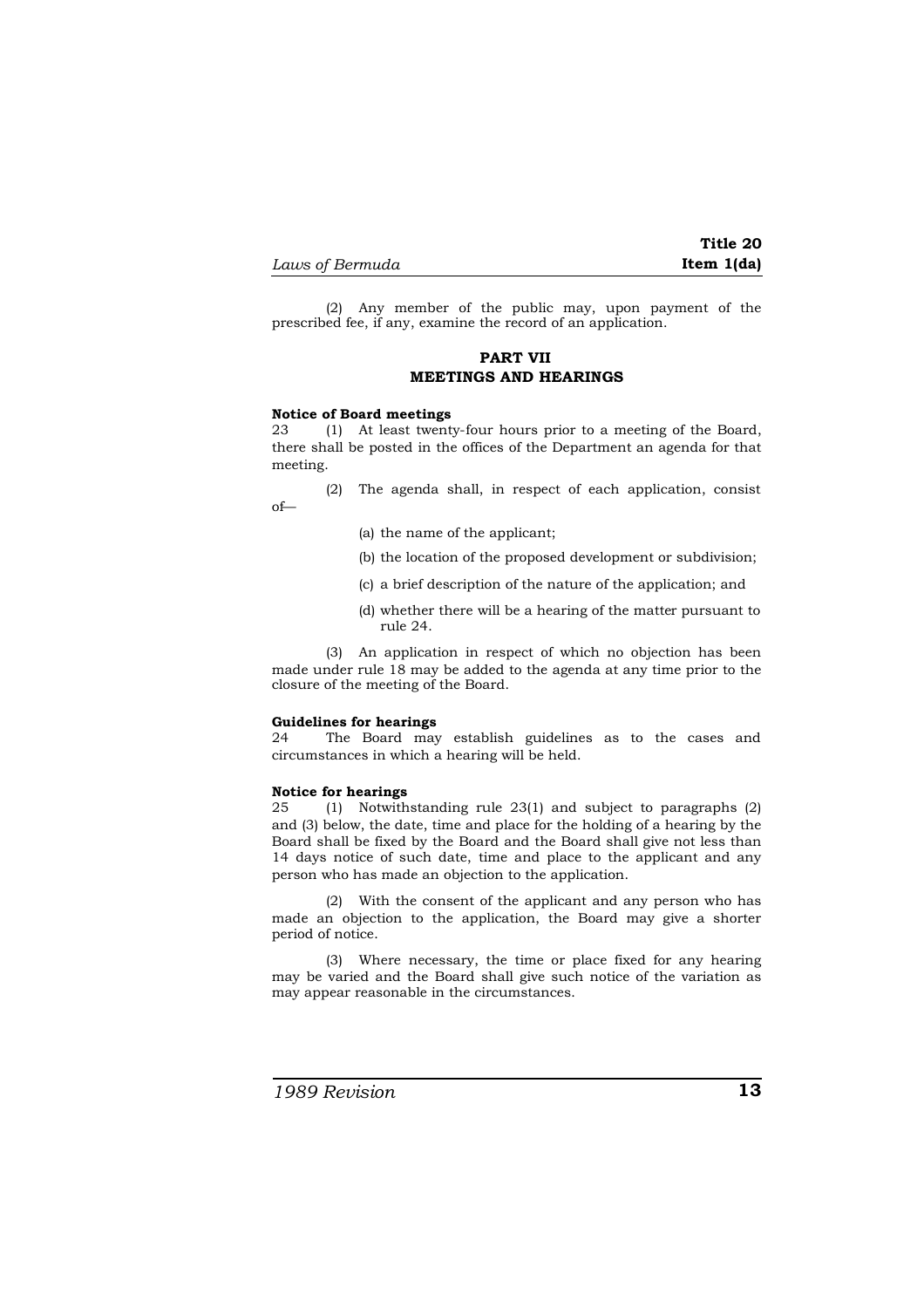#### **Hearing to be in camera**

26 The Board shall, subject to the provisions of this Part, hold hearings in camera, but may, in any particular case, where it considers it appropriate so to do, invite members of the public to attend a hearing.

## **Parties at hearings**

27 (1) Subject to rule 26, the applicant, the Director, and any person who has made an objection to the application may appear at a hearing either in person or through a duly authorised representative.

(2) The Chairman shall have conduct of a hearing and, without prejudice to the generality of the foregoing—

- (a) shall bring a hearing and any person addressing the hearing to order;
- (b) may impose general time limits on addresses made during a hearing.

(3) The applicant, the Director, and any person who has made an objection shall be entitled to call witnesses, and to rebut the evidence of others, but any other person appearing at a hearing may only comment on the evidence of others to the extent permitted by the Chairman.

(4) If any person entitled to appear at a hearing fails to do so, the Board may, in its discretion, proceed with the hearing.

(5) The Chairman may, in his discretion, permit any person to address the Board.

(6) The Chairman may from time to time adjourn a hearing and shall do so if, in his opinion, time is needed to allow the interested parties to respond to new evidence or previously unknown representations.

(7) If the date, time and place of an adjourned hearing are announced before the adjournment, no further notice shall be required.

#### **New issues after the hearing**

28 If after a hearing the Board proposes to take into consideration any new information, which was not presented at a hearing and which they consider material to their decision, they shall not come to a decision without first notifying the applicant, the Director and any person having made a representation, of the new information and affording them an opportunity of making representations thereon in writing within such time as the Board may think fit.